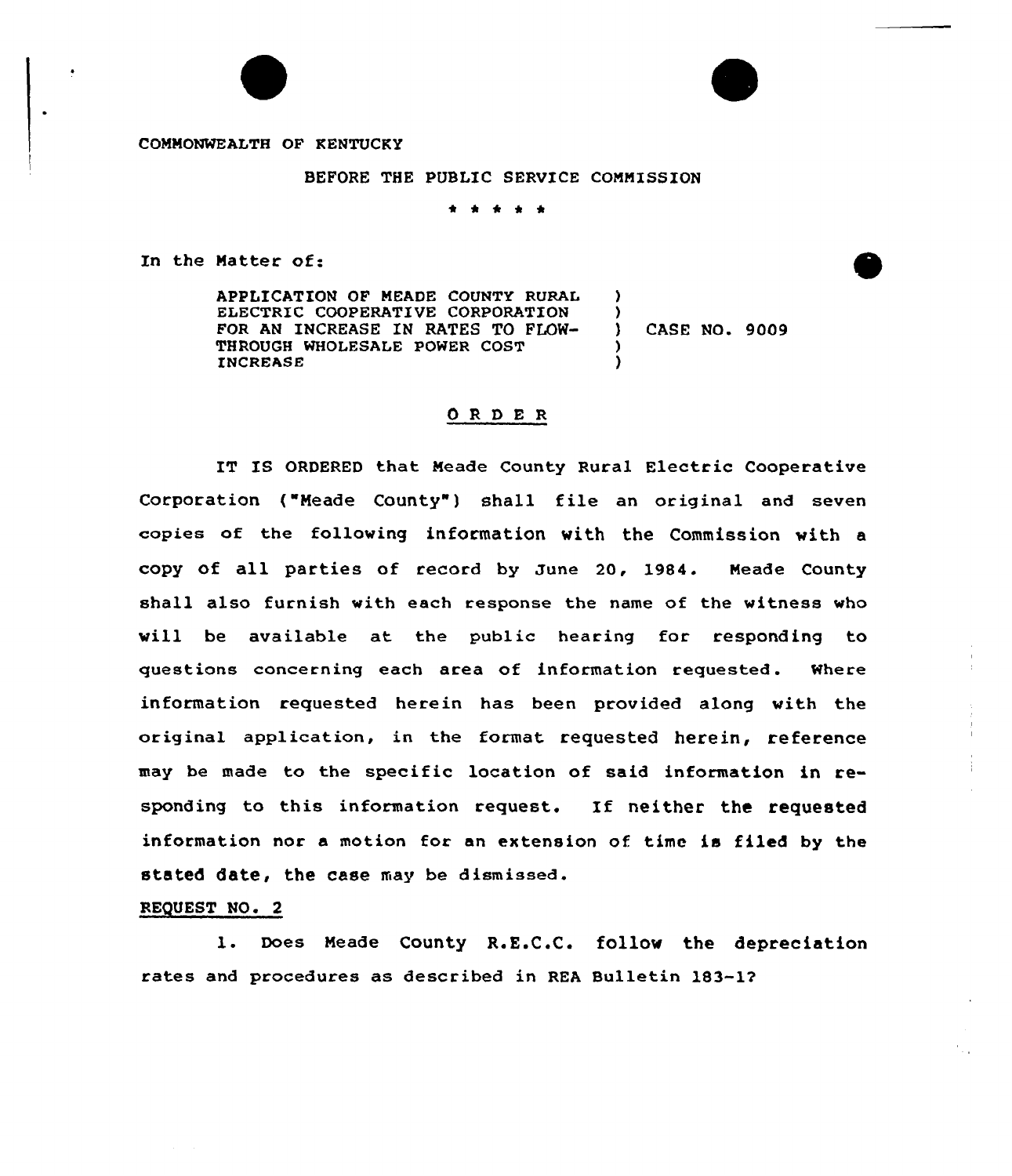2. Provide information for plotting the depreciation guideline curves in accordance with REA Bulletin 183-1.

Furnish the data in the format shown on the attached data sheet No. l.

3. Does Neade County R.E.C.C. propose any changes in depreciation rates2

4. Furnish <sup>a</sup> list of depreciation expenses in the format shown on the attached data sheet No. 2.

Done at Frankfort, Kentucky, this 7th day of June, 1984.

PUBLIC SERVICE COMMISSION

the Commission or

ATTEST:

Secretary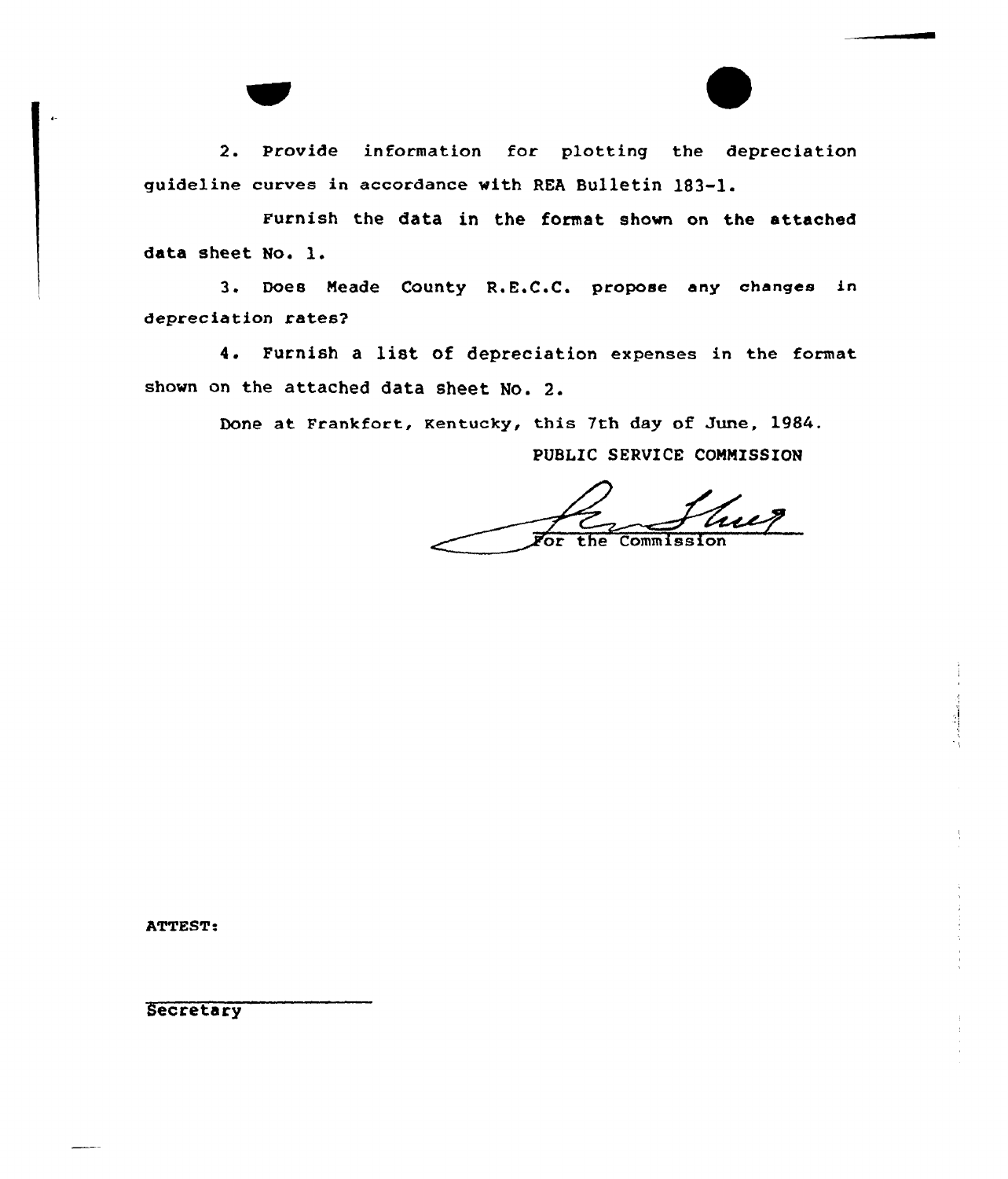| 3980000<br><b>00026E</b><br><b>DOO96E</b><br><b>DOOS6E</b><br><b>DO096E</b>                                                           | 391000<br><b>DOOG8E</b><br>392000<br>391100<br><b>DOOD6E</b><br><b>DOOC 6E</b>                                                                            | 372000<br><b>DOOK LE</b><br>371000<br>370000<br>٠                                                                            | 356000<br>355000<br>3500000<br>0000995<br>366000<br><b>265000</b><br><b>DO0099E</b><br>362000<br><b>00029E</b><br><b>DOOOOSE</b><br>000690                                                                                                                                                                                | Account<br>No.                                                |
|---------------------------------------------------------------------------------------------------------------------------------------|-----------------------------------------------------------------------------------------------------------------------------------------------------------|------------------------------------------------------------------------------------------------------------------------------|---------------------------------------------------------------------------------------------------------------------------------------------------------------------------------------------------------------------------------------------------------------------------------------------------------------------------|---------------------------------------------------------------|
| Miscellaneous Equipment<br>Power Operated Equipment<br>Laboratory Equipment<br>Communications Equipment<br>Tools, Shop, Garage Equip. | Stores Equipment<br>Office Purn.<br>Structures & Improvements<br>Transportations Equip.<br>Land 6 land Rights<br>IBH 5251 Display Stations<br>5 Equipment | <b>THALL LARED</b><br>St. Light & Sign Systems<br><b>Neters</b><br>Leased Prop. on Cust. Prem.<br>Install, on Cust. Premises | DISTRIBUTION PLANT<br>TAASSIISSIDS PLANT<br>Services<br>U/G Conduct. 6 Devices<br><b>Underground Condult</b><br>O/H Conduct. & Devices<br>Station Equipment<br>Poles, Tomers,<br>O/H Conduct. & Devices<br>Poles & Fixtures<br>Line Transformers<br><b>Capt &amp; Capt &amp; Capter</b><br>Lard & Lard Bights<br>Fixtures | <u>Ltes</u>                                                   |
|                                                                                                                                       |                                                                                                                                                           |                                                                                                                              |                                                                                                                                                                                                                                                                                                                           | Plant Account<br>GRA OL Teat<br><b>Balance</b><br><b>Tear</b> |
|                                                                                                                                       |                                                                                                                                                           |                                                                                                                              |                                                                                                                                                                                                                                                                                                                           | Deptect                                                       |
|                                                                                                                                       |                                                                                                                                                           |                                                                                                                              |                                                                                                                                                                                                                                                                                                                           | Rat<br>acion                                                  |

Utility:<br>Case Number:<br>Date:

(PSC Data Sheet No. 2)

 $\bullet$ 

 $\epsilon$